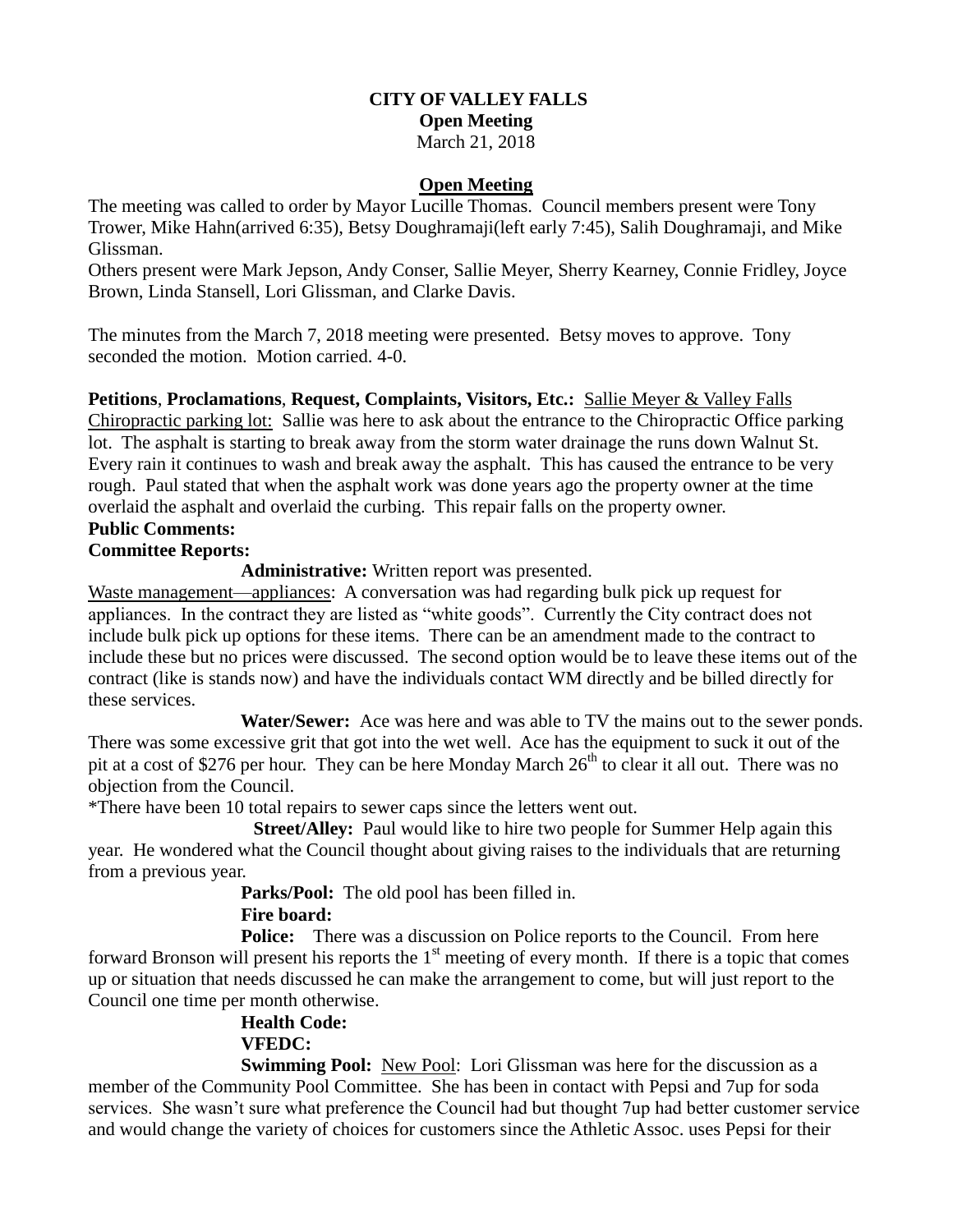concessions at the ball park.

\*Lori also presented a quote for life guard stands and pool vacuum options from Swims and Sweeps in Topeka. There is still some modification to do on the invoice for lifeguard chair sizes which will change the price some, but this gave the Council a pretty good idea of the cost.

\*Lucy touched on painting a bit. She reminded the Council that the painting was taken out of the bid to help with cost savings. She continues to work/discuss with Mary Lederer, Lacy Brown, Rob Kearney, and Dobb(w/H.C.O.) on equipment and product to complete this task. They continue to work together on a plan and in the end there may be some cost involved.

\*It was determined that a fridge and freezer will not be purchased. The freezer from the old pool can be used and candy bars can be stored in the soda fridge once a company is selected.

\*H.C.O. will be working on the ceiling. Tin roof vs. Vinyl roof was discussed. It was not recommended to place a tin roof due to rust streaks from moisture. The Vinyl roof is already included in the bid.

\*The sewer connection service was not in the bid. Paul presented quotes from Heinen P.H.E. for \$3,200 and from Wheatlands for \$14,548. Tony moves to except the bid from Heinen P.H.E. Salih seconds the motion. Motion carried 4-0.

\*Street traffic was discussed. Paul and the street committee will get together and work out a plan. Tube prices for the ditch are \$1,200 apiece and Paul is thinking he will need 5 tubes total.

\*A retaining wall was discussed along the alley side by the diving area. Paul has priced the flat faced lego blocks. Total cost for the project is approx. \$4,080. Paul will continue to work with the street committee on this.

\*There was a short discussion on building a shed to be placed on the east side of the shelter house. The shed would be used to store water aerobics supplies and possibly other items.

\*New Pool name. The Council wanted to include Jan McKnights naming idea and logo but also wanted to include Valley Falls in the name too. Tony moves to name the pool Valley Falls Pool at Delaware Pointe. Mike H. seconds the motion. Motion carried 4-0. There was no objection from the Council for Jan to proceeding with her nautical theme for decorating.

**Old Business:** EMC Insurance Renewal: Mark Jepson presented the annual premium amount to the Council after the adjustments were made. The annual premium is \$26,920 compared to last years premium of \$27,051. This does not include the new pool yet. That will get added when it is completed. Mike G. moves to approve the annual renewal with EMC Insurance. Salih seconds the motion. Motion carried 5-0.

Barnes Lots—Andy Conser: There was a review of the restrictive covenants post the modifications made from the special meeting discussion on February  $13<sup>th</sup>$ . There were a couple wording changes made to the garage section, zoning board section, and roof section. There will be a signature line added at the bottom of the restrictive covenants document for the interested parties to sign, and this will also include a notary signature. The restrictive covenants will be filed with the subdivision plat at the County. Rick Johnson has reviewed all documents too. After review and discussion, Salih moves to approve the restrictive covenants as corrected. Mike H. seconds the motion. Motion carried 5-0. \*There was a brief discussion on a raffle idea for one of the smaller lots. Andy drafted an outline document of a raffle procedure for review. The Council wanted a bit more time to review and list any questions or additions they may want to add to the raffle. The topic was tabled until the next Council meeting. Andy will be here at the next meeting with an official contract for the Council to sign, to finalize the raffle documents, and to set final pricing of the lots.